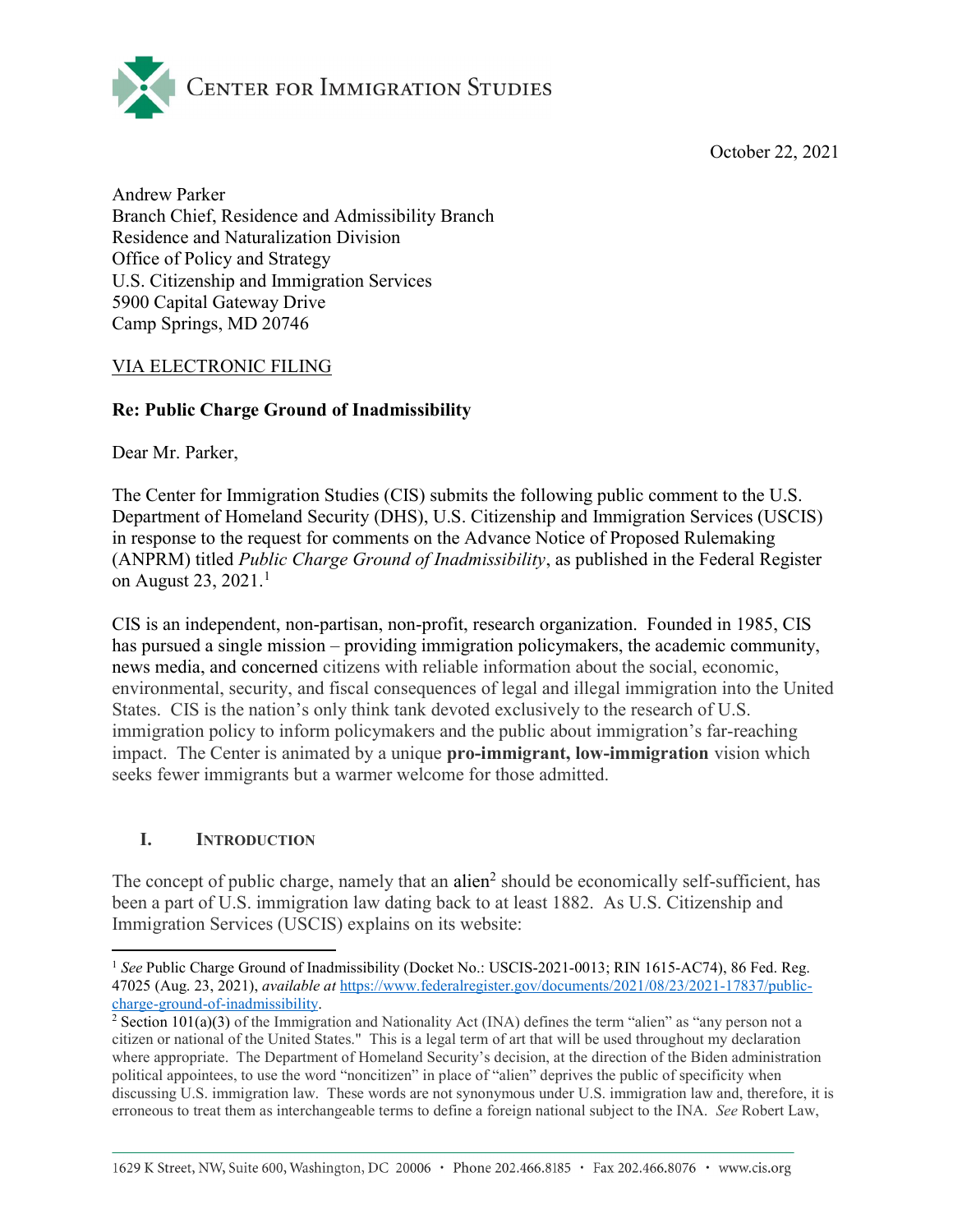Immigration policies barring the admission of aliens likely to become public charges predate federal immigration regulations and have been a part of U.S. immigration policy since the first general immigration law of 1882. For more than 100 years the LPC provision remained one of the most common reasons for excluding immigrants from the United States. Federal policies providing for the deportation of immigrants who have actually become public charges date to 1891 and also remain part of current immigration law. Deportations of public charges already living in the U.S. have been much less common than LPC exclusions of aliens attempting entry, especially in the years since the first decades of the twentieth century.<sup>3</sup>

Today, under section  $212(a)(4)$  of the Immigration and Nationality Act (INA), an alien seeking admission or adjustment of status is inadmissible if he or she is "likely at any time to become a public charge".<sup>4</sup> While the statute does not define "public charge", Congress did provide several mandatory factors that must be taken into account when assessing whether or not an alien is a public charge. Specifically, the consular officer or USCIS adjudicator must consider the alien's (1) age; (2) health; (3) family status; (4) assets, resources, and financial status; and (5) education and skills.<sup>5</sup> The government may also consider any affidavit of support under section 213A of the INA when making the public charge determination.<sup>6</sup>

Again, while Congress has not provided a specific definition of public charge, it has passed separate legislation clearly articulating the underlying national policy. In a related statute, Congress declared, "Self-sufficiency has been a basic principle of United States immigration law since the country's earliest immigration statues."<sup>7</sup> Additionally, Congress emphasized that "It continues to be the immigration policy of the United States that – aliens within the Nation's borders not depend on public resources to meet their needs, but rather rely on their own capabilities and the resources of their families, their sponsors, and private organizations."<sup>8</sup>

Immigration Newspeak II – USCIS Edition, CENTER FOR IMMIGRATION STUDIES (Feb. 16, 2021) (Alas, this illogical scrubbing of technical language has reached my former agency. As first reported by Axios (and confirmed by my sources), USCIS staff received a memo February 16 — dated February 12 — with the subject "Terminology Changes"…. Un-ironically, the memo contradicts itself by saying the guidance "does not affect legal, policy or other operational documents, including forms, where using terms (i.e., applicant, petitioner, etc.) as defined by the INA would be the most appropriate." In the table replacing "alien" with "noncitizen" there is an associated footnote that reads, "Use noncitizen except when citing statute or regulation, or in a Form I-862, Notice to Appear, or Form I-863, Notice of Referral to Immigration Judge." Translation: This cringe-worthy effort is a messaging gimmick.), available at: https://cis.org/Law/Immigration-Newspeak-II-USCIS-Edition ; Andrew Arthur, Defining Immigrants, Noncitizens, Aliens, Nonimmigrants, and Nationals,

Who's Who in Immigration Law?, CENTER FOR IMMIGRATION STUDIES (Jun. 26, 2017) ("So, citizens are nationals of the United States, but not all nationals are citizens. Therefore, the term "noncitizen" includes aliens and nationals who are not citizens. But, nationals are not subject to removal proceedings under section 240 of the INA, only aliens are; therefore, any case that discusses whether or an individual is to be removed, unless it is a case involving contested citizenship, relates to an 'an alien' not a 'noncitizen'."), *available at*: https://cis.org/Arthur/Defining-Immigrants-Noncitizens-Aliens-Nonimmigrants-and-Nationals.

<sup>3</sup> https://www.uscis.gov/about-us/our-history/history-office-and-library/featured-stories-from-the-uscis-historyoffice-and-library/public-charge-provisions-of-immigration-law-a-brief-historical-background. <sup>4</sup> 8 USC 1182.

 $^5$  Id.

<sup>6</sup> 8 USC 1183a.  $7\overline{8}$  USC 1601(1).

<sup>8</sup> 8 USC 1601(2)(A).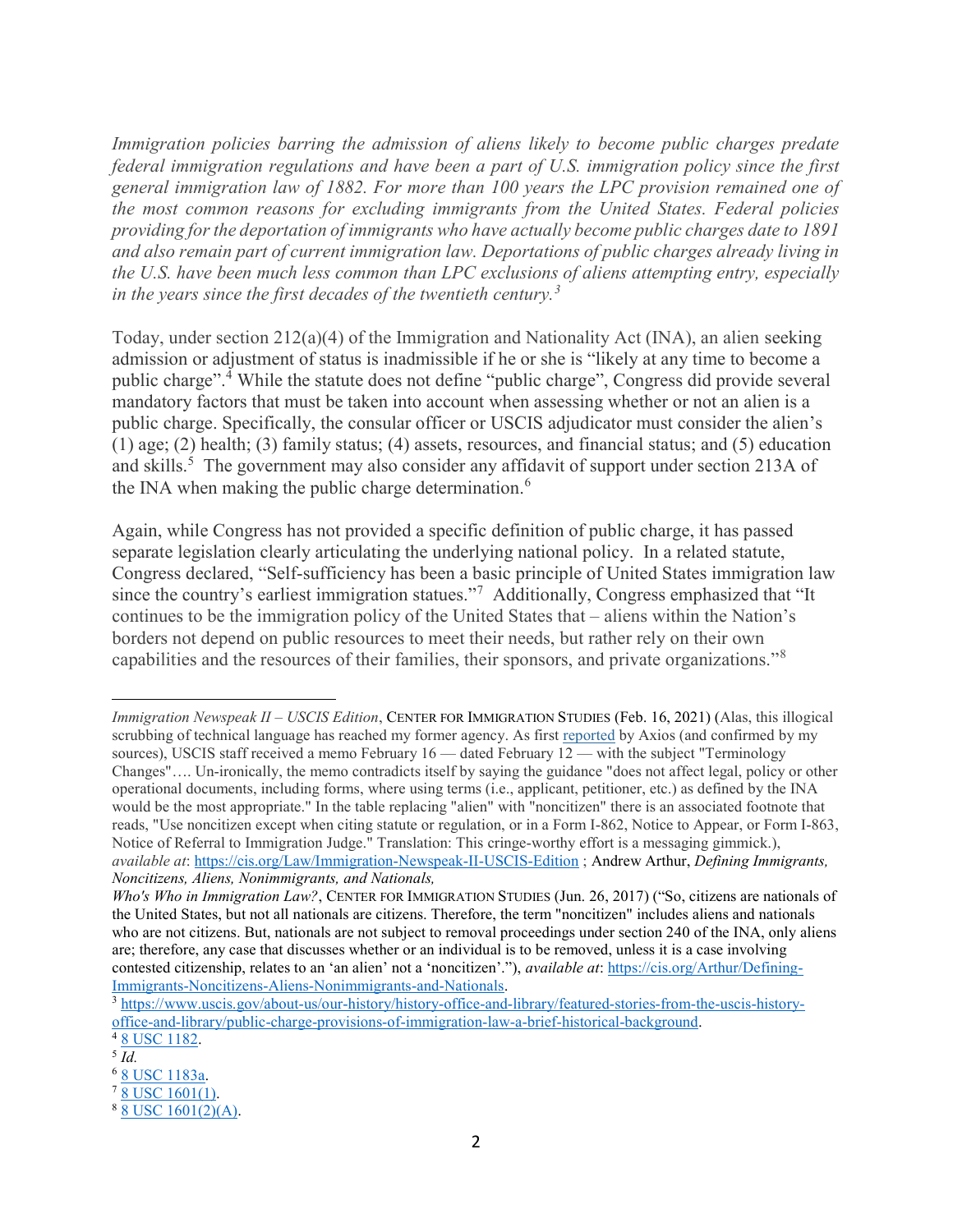Finally, it is the immigration policy of the United States that "the availability of public benefits not constitute an incentive for immigration to the United States."<sup>9</sup>

The above provisions come from the Personal Responsibility and Work Opportunity Reconciliation Act (PRWORA) of 1996 where Congress sought to reduce welfare use. This seminal statement of alien-sufficiency is highly relevant to any Executive Branch rulemaking defining public charge. It is unfortunate that USCIS chose to bury it in footnote 10 of the ANPRM, instead of amplifying this clear congressional edict in the preamble main body text.<sup>10</sup>

## II. THE BIDEN ADMINISTRATION'S JUDICIAL VACATUR OF THE TRUMP ADMINISTRATION'S PUBLIC CHARGE FINAL RULE VIOLATES THE ADMINISTRATIVE PROCEDURE ACT

It is the prerogative of a new administration to develop its own policies and regulations, but it must follow the requirements of the Administrative Procedure Act (APA) in doing so. In response to PRWORA and the Illegal Immigration Reform and Immigrant Responsibility Act (IIRIRA), the Clinton administration issued Interim Field Guidance and a proposed rule in 1999 defining public charge.<sup>11</sup> The Clinton administration never finalized its rulemaking so the guidance, known as the "Pearson Memo", was controlling on adjudicators making public charge inadmissibility determinations. The Pearson Memo defined a public charge as an alien "primarily dependent on the government for subsistence, as demonstrated by either (i) the receipt of public cash assistance for income maintenance or (ii) institutionalization for long-term care at government expense."<sup>12</sup>

The 1999 Interim Field Guidance remained the standard for public charge until the Trump administration determined that its formula was inconsistent with the general principles of selfsufficiency.<sup>13</sup> To remedy this, the Trump administration redefined public charge through the rulemaking process in full compliance with the APA. On October 10, 2018, DHS published a NPRM entitled *Inadmissibility on Public Charge Grounds* that proposed definitions for the terms "public charge", "likely at any time to become a public charge", "public benefit", and "alien's household", as well as proposed groups of aliens generally subject to, or exempt from, the public charge inadmissibility ground.<sup>14</sup> On August 14, 2019, DHS published a final rule that retained certain provisions but revised other proposals after considering the 266,077 comments received during the comment period.<sup>15</sup> While the effective date of the *Inadmissibility on Public Charge* Grounds final rule was supposed to be October 15, 2019, obstructionist district courts prevented

17142/inadmissibility-on-public-charge-grounds#citation-17-p41297

l <sup>9</sup> 8 USC 1601(2)(B).

<sup>&</sup>lt;sup>10</sup> See 86 Fed. Reg. 47025 at 47026.

<sup>&</sup>lt;sup>11</sup> See 64 Fed. Reg. 28689, available at https://www.govinfo.gov/content/pkg/FR-1999-05-26/pdf/99-13202.pdf.  $12$  *Id.* 

<sup>&</sup>lt;sup>13</sup> See Robert Law, USCIS Crowd Sourcing Public Charge Revision, CENTER FOR IMMIGRATION STUDIES (Aug. 27, 2021), available at https://cis.org/Law/USCIS-Crowdsourcing-Public-Charge-Revision.

<sup>&</sup>lt;sup>14</sup> See Inadmissibility on Public Charge Grounds, 83 Fed. Reg. 51114 (Oct. 10, 2018), available at https://www.federalregister.gov/documents/2018/10/10/2018-21106/inadmissibility-on-public-charge-grounds.

<sup>&</sup>lt;sup>15</sup> 84 Fed. Reg. 41292, *available at https://www.federalregister.gov/documents/2019/08/14/2019-*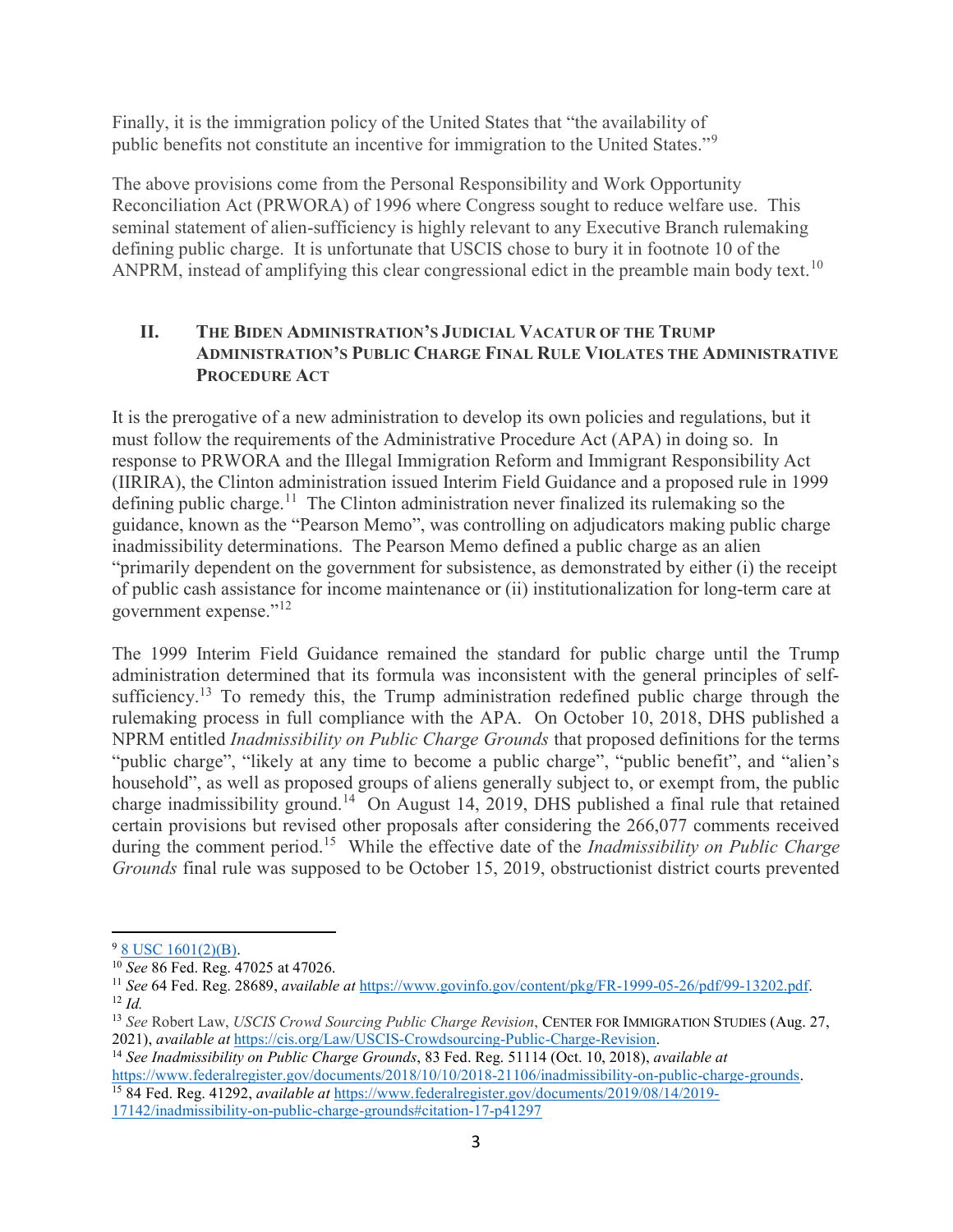that from happening. The final rule did not go into effect until February 24, 2020 after the United States Supreme Court stayed the last remaining injunction which prevented implementation.<sup>16</sup>

President Biden was inaugurated on January 20, 2021 and his administration decided it did not like the public charge definition established by the Trump administration rulemaking. Yet, instead of complying with the APA and publishing a NPRM to rescind the 2019 Inadmissibility on Public Charge Grounds final rule, the Biden Department of Justice impermissibly allowed a judge to vacate the rule and revert to the Pearson Memo.<sup>17</sup> This is a blatant violation of the APA and any future NPRM pursued by the Biden administration will be tainted by this legal fallacy.

# III. QUESTIONS FOR THE PUBLIC FEEDBACK

The structure of the ANPRM suggests that DHS lacks a coherent vision of how to define public charge beyond definitively opposing the definition contained in the 2019 Inadmissibility on Public Charge Grounds final rule. Accordingly, the Center offers the following feedback in response to the numerous "Questions for the Public" contained in the ANPRM.

Section III.A.2.

1. How should DHS define the term "public charge"?

Any definition of "public charge" must reject the structure of the Pearson Memo which (1) excludes all non-cash welfare and (2) is only triggered if the alien is primarily dependent. The only aspect of the Pearson Memo definition that should be retained is that the inadmissibility analysis should be a totality of the circumstances test.

Generally speaking, DHS should revert to the definition of "public charge" contained in the 2019 final rule. Specifically, that final rule defined public charge to mean "an alien who receives one or more public benefits, as defined in [the rule], for more than 12 months in the aggregate within any 36-month period (such that, for instance, receipt of two benefits in one month counts as two months."<sup>18</sup> In addition to traditional cash welfare benefits, the final rule included non-cash welfare assistance such as SNAP (formerly known as food stamps), Medicaid, Section 8 housing assistance, Section 8 rental assistance, and most other forms of housing assistance.<sup>19</sup>

An enhanced definition of "public charge" not included in the 2019 final rule but should be included in future rulemaking is the refundable portion of the Earned Income Tax Credit and the Additional Child Tax Credit. Despite being named "tax credits", they are in fact cash payments from the U.S. government to taxpayers after tax liabilities have been paid.

<sup>16</sup> See https://www.uscis.gov/archive/public-charge-fact-sheet.

<sup>17</sup> See https://www.uscis.gov/sites/default/files/document/notices/SOPDD-Letter-to-USCIS-Interagency-Partnerson-Public-Charge.pdf.

<sup>&</sup>lt;sup>18</sup> 84 Fed. Reg. 41292, *available at https://www.federalregister.gov/documents/2019/08/14/2019-*17142/inadmissibility-on-public-charge-grounds#citation-17-p41297

 $19$  *Id.*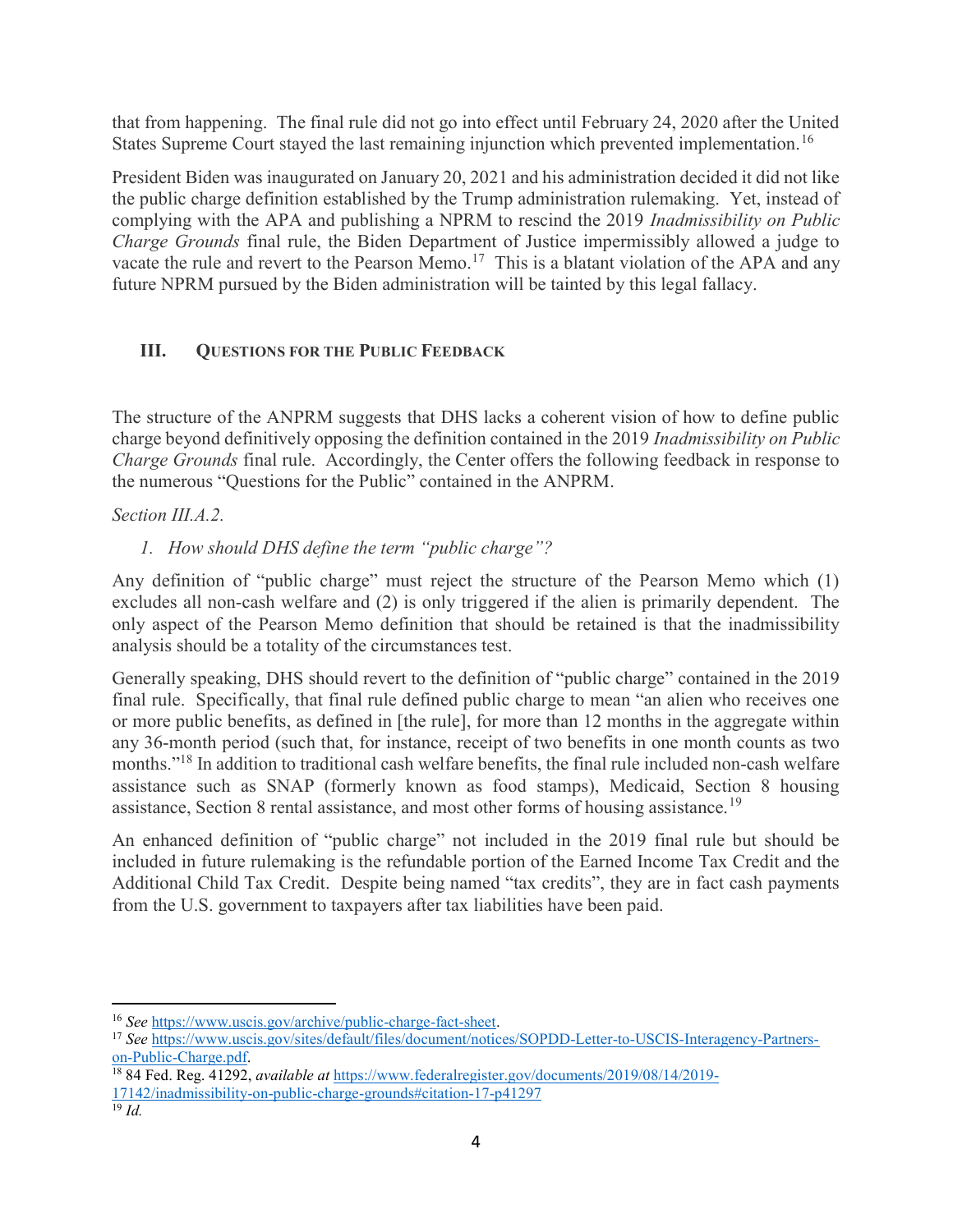2. What data or evidence is available and relevant to how DHS should define the term "public charge"?

Regardless of the data or evidence available, DHS must adhere to Congress's clear directive that "It continues to be the immigration policy of the United States that – aliens within the Nation's borders not depend on public resources to meet their needs, but rather rely on their own capabilities and the resources of their families, their sponsors, and private organizations."<sup>20</sup>

With that in mind, the Center's own analysis of the latest data (2018) from the Census Bureau's Survey of Income and Program Participation (SIPP) show that in 2018, 49 percent of households headed by all immigrants — naturalized citizens, legal residents, and illegal immigrants — used at least one major welfare program, compared to 32 percent of households headed by the nativeborn.<sup>21</sup> Additionally, among households headed by non-citizens, 55 percent used at least one welfare program. Non-citizens in the SIPP include those in the country legally (e.g. green card holders) and those in the country illegally. $^{22}$ 

3. How might DHS define the term "public charge", or otherwise draft its rule, so as to minimize confusion and uncertainty that could lead otherwise-eligible individuals to forgo the receipt of public benefits?

The general premise of this question is flawed. It is not the responsibility of DHS to encourage aliens to maximize the use of public benefits they are potentially eligible for. Instead, DHS is charged with enforcing our immigration laws, including the public charge ground of inadmissibility. The Center respectfully reminds DHS that Congress made clear it is the immigration policy of the United States that "the availability of public benefits not constitute an incentive for immigration to the United States."<sup>23</sup>

The Center does agree that minimizing confusion is essential to a properly functioning immigration system. For starters, DHS should revert to proper INA terminology like "alien" and dispense with meaningless, inaccurate words like "noncitizen". In the public charge context, DHS should make clear that this ground of inadmissibility is not a so-called "wealth test" but instead a selfsufficiency analysis. Unfortunately, many of the outside critics of the Trump administration's 2019 final rule who perpetuated the "wealth test" disinformation now serve in political positions within DHS, including USCIS. It is incumbent upon DHS to properly and clearly define public charge, as the 2019 final rule did, and to refute inaccurate coverage of this ground of inadmissibility.

4. What national policies, including the policies referenced throughout this ANPRM, policies related to controlling paperwork burdens on the public, and policies related to promoting the public health and general well-being, should DHS consider when defining the term "public charge" and administering the statute more generally?

<sup>20</sup> 8 USC 1601(2)(A).

<sup>&</sup>lt;sup>21</sup> See Steven Camarota, Welfare Use for Immigrants and Native-Born Households, CENTER FOR IMMIGRATION STUDIES (Sept. 1, 2021), available at https://cis.org/Camarota/Welfare-Use-Immigrants-and-NativeBorn-Households.

 $\overline{^{22}$  Id.

<sup>23</sup> 8 USC 1601(2)(B).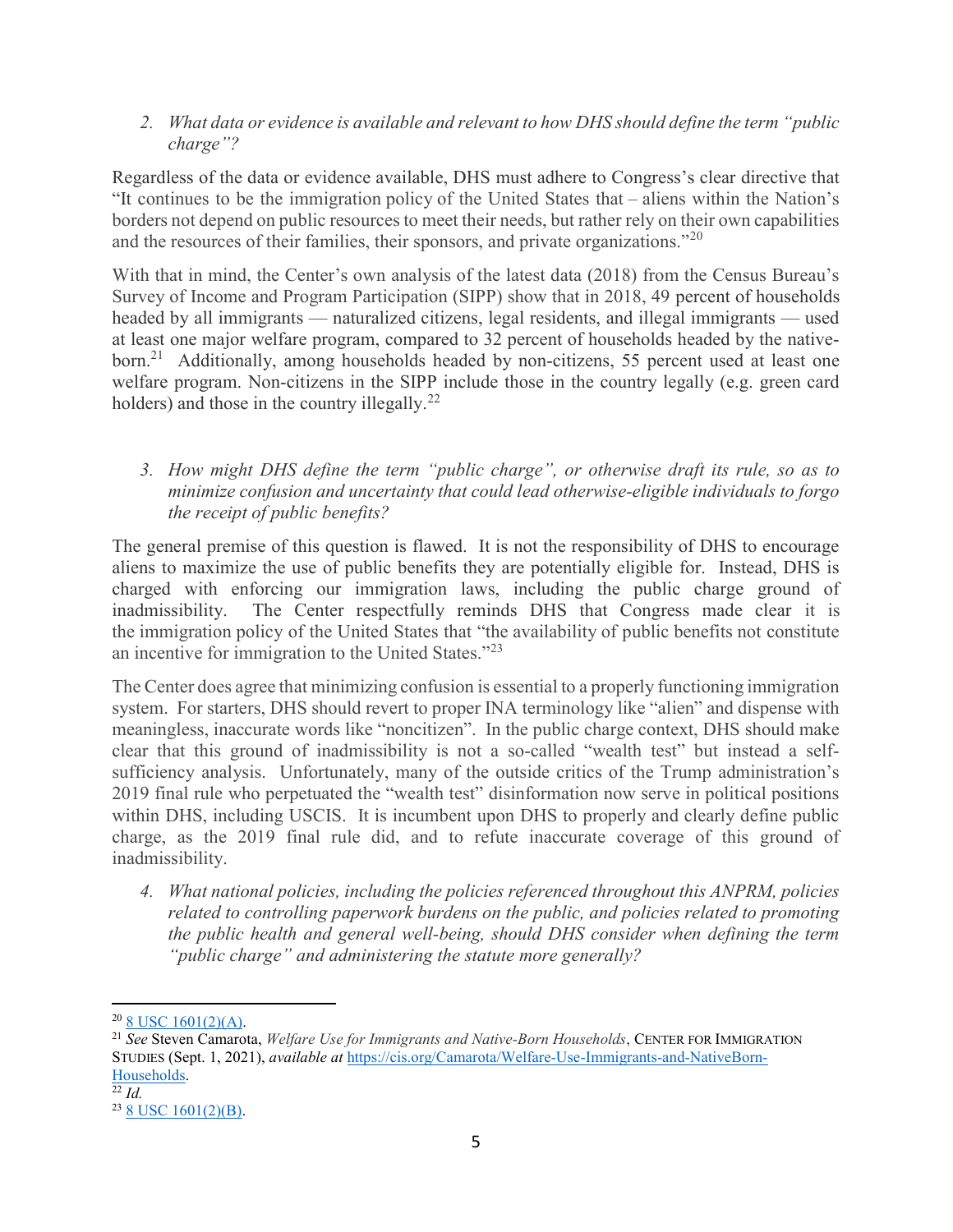The only relevant policy DHS should consider, and must adhere to, is the directive from Congress in PRWORA. For the Department's convenience, the operative language is provided again here: "Self-sufficiency has been a basic principle of United States immigration law since the country's earliest immigration statues."<sup>24</sup> Additionally, "It continues to be the immigration policy of the United States that – aliens within the Nation's borders not depend on public resources to meet their needs, but rather rely on their own capabilities and the resources of their families, their sponsors, and private organizations."<sup>25</sup> Finally, it is the immigration policy of the United States that "the availability of public benefits not constitute an incentive for immigration to the United States."<sup>26</sup>

5. What potentially disproportionate negative impacts on underserved communities (e.g., people of color, persons with disabilities) could arise from the definition of "public charge" and how could DHS avoid or mitigate them?

The Center is interested in why DHS believes, without providing any evidence in the ANPRM, that "people of color" or "persons with disabilities" would face "disproportionate negative impacts" by defining public charge for purposes of an inadmissibility determination under section  $212(a)(4)$  of the INA. The Center reminds DHS that public charge is a self-sufficiency analysis and not a wealth test. Even if DHS implies that minority communities tend to earn less money, that is not how public charge operates. Instead, the public charge analysis simply explores whether or not the alien is able to live within his or her means, whatever that level may be. When properly analyzed through this lens, there should not be any disproportionate negative impact on any specific community or group.

Regarding the disabled, the Center reminds DHS that a mandatory factor in the public charge analysis is the alien's health. As stated above, the public charge analysis is a totality of the circumstances test so the alien's disability alone should not result in an inadmissibility determination.

6. What tools and approaches can DHS use to ensure that future rulemaking is appropriately informed by available evidence?

In the absence of DHS identifying past rulemaking that was developed without "appropriately informed" evidence, DHS may be seeking to solve a problem that does not exist. Still, DHS, and USCIS specifically, should do a better job of making data available for the public. USCIS should promptly make all forms available in an electronic format which would also allow for the data capture of all fields on all forms. This alone would be the most useful data available for DHS as it pursues future rulemaking and for the public to analyze as it provides comments on those proposals.

Section 3.B.2.

1. To the extent that DHS considers an [alien's] past or current receipt of public benefits, for what period of time before the public charge inadmissibility determination should DHS consider the [alien's] receipt of public benefits? Why is that time period relevant?

<sup>&</sup>lt;sup>24</sup> 8 USC 1601(1).

 $^{25}$  8 USC 1601(2)(A).

 $26$  8 USC 1601(2)(B).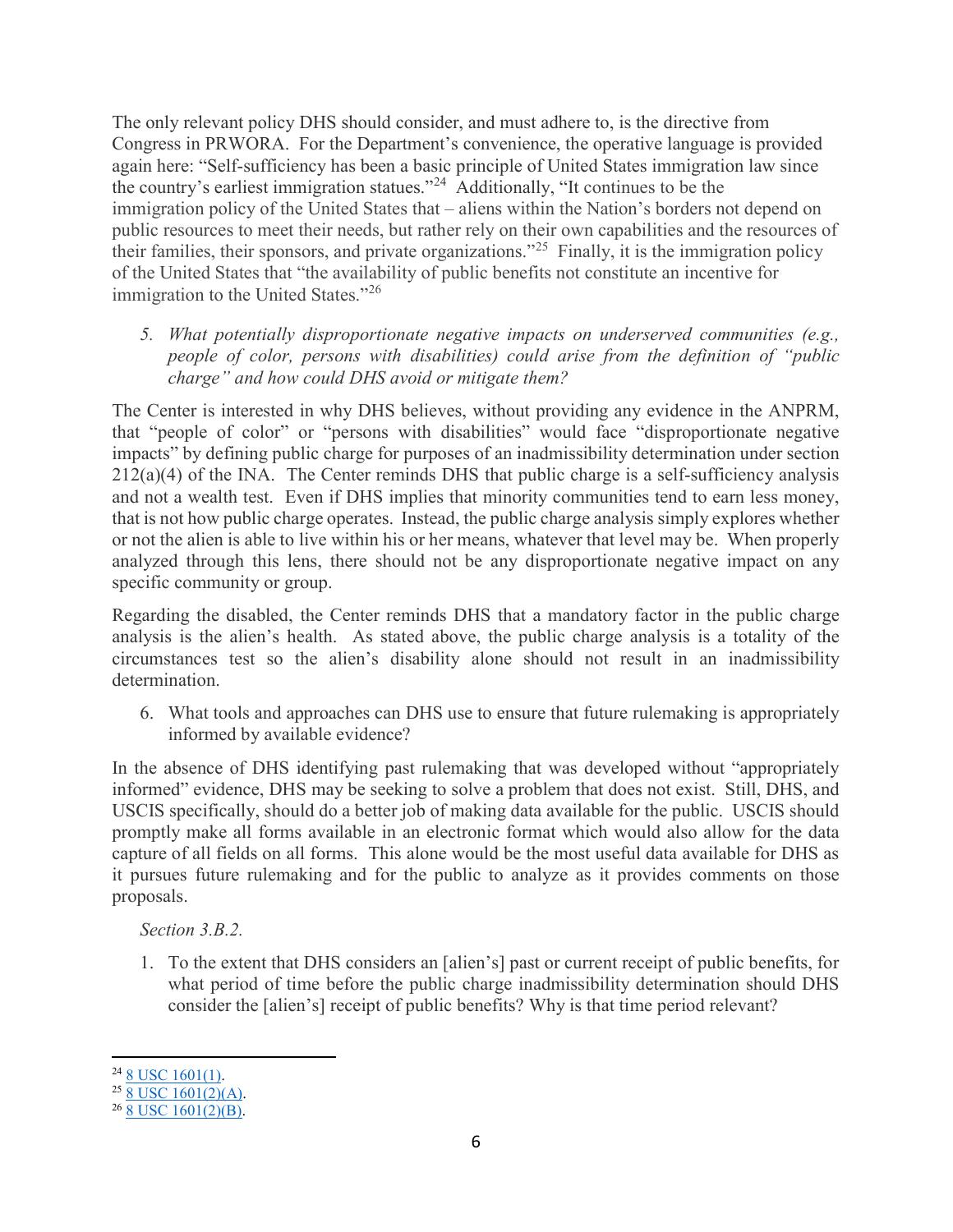As DHS explained in the 2019 final rule, it is critically important and relevant to consider an alien's past and current use of public benefits when analyzing the future likelihood of an alien becoming a public charge. At a minimum, public charge should mean "an alien who receives one or more public benefits, as defined in [the rule], for more than 12 months in the aggregate within any 36 month period (such that, for instance, receipt of two benefits in one month counts as two months." Alternatively, DHS should consider a 5-year window for past benefit usage in the public charge analysis. The 5-year period would be justifiable under PRWORA's five year waiting period for an alien to become a "qualified alien" to even become eligible for certain federal public benefits. PRWORA is still Congress's most meaningful welfare reform and aligning the five year period to the public charge inadmissibility determination would be a rational timeframe to consider.

#### Section 3.C.2. Questions regarding the mandatory factors for public charge

DHS includes a number of questions for the public to respond to under each of the four mandatory factors: age; health; family status; and assets, resources, and financial status. Rather than list each question, the Center offers the following general feedback for this section. DHS misunderstands public charge by asking which factors are "are most predictive" of whether or not an alien will become a public charge. When crafting section 212(a)(4) of the INA, Congress intentionally did not rank or weight these factors. Instead, Congress indicated that, *at a minimum*, these factors are relevant to the public charge inadmissibility determination. It would be inconsistent with the statutory structure for DHS to impose such ranking or weighting. DHS also raises the "potential for perceived or actual unfairness or discrimination" in applying public charge without elaboration or any data to suggest either currently (or ever) existed. Perhaps it was a poorly worded question, but it appears that DHS is implying that USCIS adjudicators suffer from "cognitive, racial, or other biases" and are "arbitrar[y]" in their public charge decisions. The Center has confidence in the USCIS workforce responsible for making public charge determinations and does not believe there is any merit to these specific concerns raised in the ANPRM. Of course, clear and consistent training will always benefit adjudicators, new and experienced, but it is surprising to read that DHS believes there is "variation" in outcomes based on similar fact patterns.

Regarding financial assets, DHS must consider all outstanding debts, including child or spousal support as funds that should be subtracted from the baseline. Cost of living (i.e., geography) is only relevant to the extent that DHS is looking to see if the alien is likely to become a public charge. Again, public charge is not a wealth test but is a self-sufficiency analysis; the alien is expected to live within his or her means, whatever that level is.

DHS also includes several curious questions that lack specificity or explanation and, therefore, do not appear relevant to the public charge inadmissibility determination. For example, DHS references supposed "social determinants of health" regarding "historically disadvantaged groups". This statement appears to contain predetermined assumption by DHS that it fails to articulate. Again, Congress directed the consideration of health as a mandatory factor and that is applicable to all aliens subject to section  $212(a)(4)$  of the INA. Likewise, it is unclear who DHS assumes is "not served by a bank". In fact, there are numerous federal, state, and local banks throughout the country available to everyone, including illegal aliens. Perhaps the only population "not served by a bank" as those who engage in criminal activity. Surely, DHS does not intend to actually reward such lawbreakers by considering a bank's refusal to allow ill-gotten funds to be deposited in their financial institutions. Additionally, DHS appears to fail to consider that certain populations may choose to not involve themselves with U.S. banks and other financial institutions.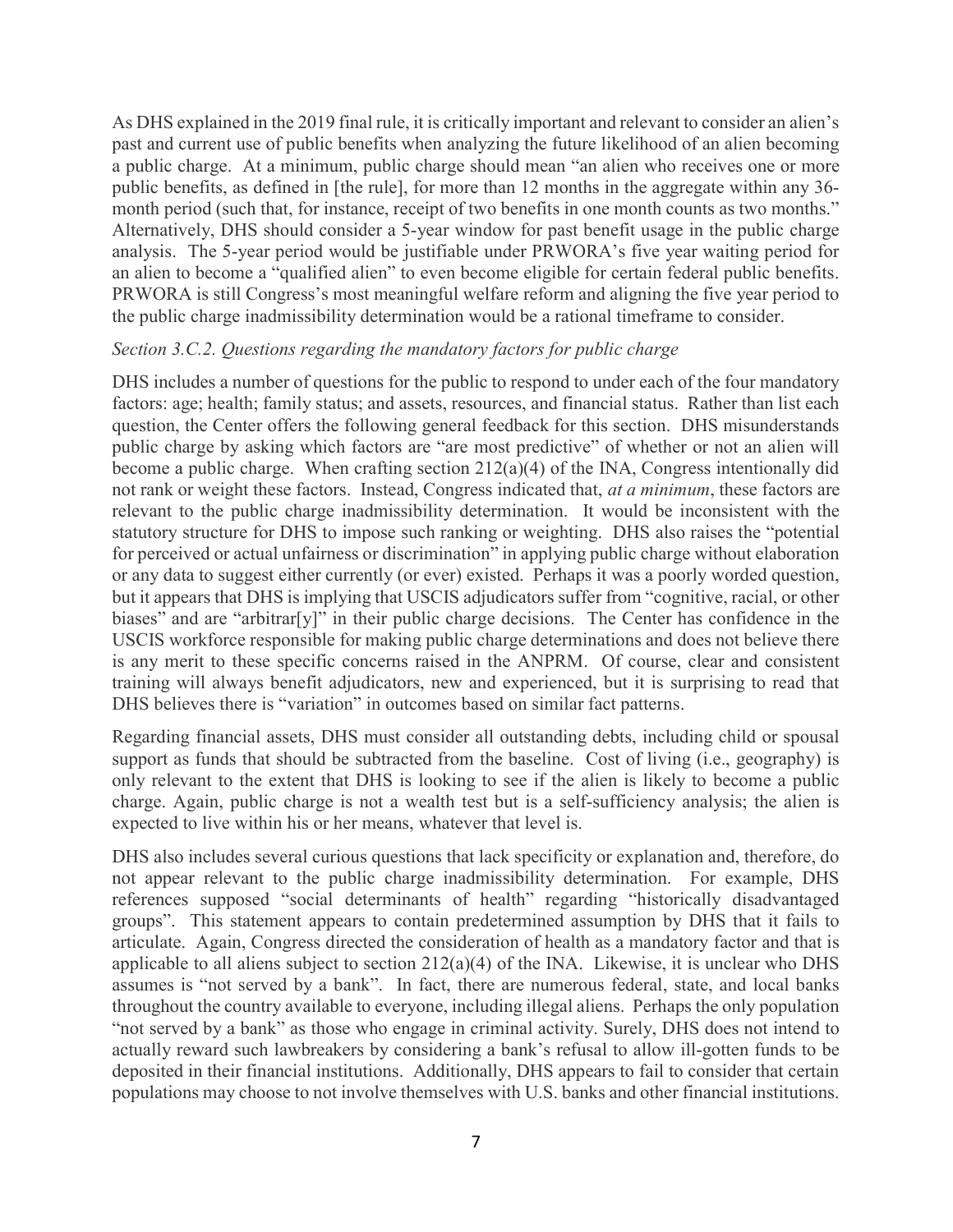It is not unheard of for people from former Communist or totalitarian regimes to avoid banks having experienced their money looted by corrupt governments in their home countries. Also, there is a growing population who rejects the current financial institutional structure and intentionally avoid it by storing their money in various cryptocurrencies. These people should not be rewarded nor punished when it comes to analyzing their "assets, resources, and financial status". Alleged "varied economic opportunities" is arbitrary and vague, and would be impossible to apply in a consistent manner (a professed goal of the ANPRM). The United States is an extraordinary country that offers anyone the chance to pursue whatever job or career the desire.

# Section 3.E.2. Questions Regarding Other Factors to Consider and Section 3.G.2. Previous Rulemaking Efforts

DHS should consider all of the factors beyond the mandatory factors that were included in the 2019 final rule. Rather than restating the rationale here, the Center suggests DHS re-examine the well-thought rationale in both the NPRM and final rule that was developed under the previous administration. DHS should also retain consideration of the length of the alien's stay when making its INA 212(a)(4) analysis. Again, the prior rulemaking lays out the relevance of this consideration in great detail and the Center suggests DHS consult that rulemaking again.

## Section 3.F.2. Public Benefits Considered

The Center's response here, in part, is identical to the response above regarding the definition of public charge. For DHS's convenience, the Center restates its suggestion here.

Any definition of "public charge" must reject the structure of the Pearson Memo which (1) excludes all non-cash welfare and (2) is only triggered if the alien is primarily dependent. The only aspect of the Pearson Memo definition that should be retained is that the inadmissibility analysis should be a totality of the circumstances test.

Generally speaking, DHS should revert to the definition of "public charge" contained in the 2019 final rule. Specifically, that final rule defined public charge to mean "an alien who receives one or more public benefits, as defined in [the rule], for more than 12 months in the aggregate within any 36-month period (such that, for instance, receipt of two benefits in one month counts as two months."<sup>27</sup> In addition to traditional cash welfare benefits, the final rule included non-cash welfare assistance such as SNAP (formerly known as food stamps), Medicaid, Section 8 housing assistance, Section 8 rental assistance, and most other forms of housing assistance.<sup>28</sup>

An enhanced definition of "public charge" not included in the 2019 final rule but should be included in future rulemaking is the refundable portion of the Earned Income Tax Credit and the Additional Child Tax Credit. Despite being named "tax credits", they are in fact cash payments from the U.S. government to taxpayers after tax liabilities have been paid.

Regarding the question about DHS's concern that some aliens may forgo certain public benefits they are eligible for because of its implications for public charge, the Center again reminds DHS that its mission is not to ensure maximum utilization of welfare benefits by the public, either citizens or aliens. Instead, DHS is tasked with upholding the nation's immigration laws and

l <sup>27</sup> 84 Fed. Reg. 41292, *available at https://www.federalregister.gov/documents/2019/08/14/2019-*17142/inadmissibility-on-public-charge-grounds#citation-17-p41297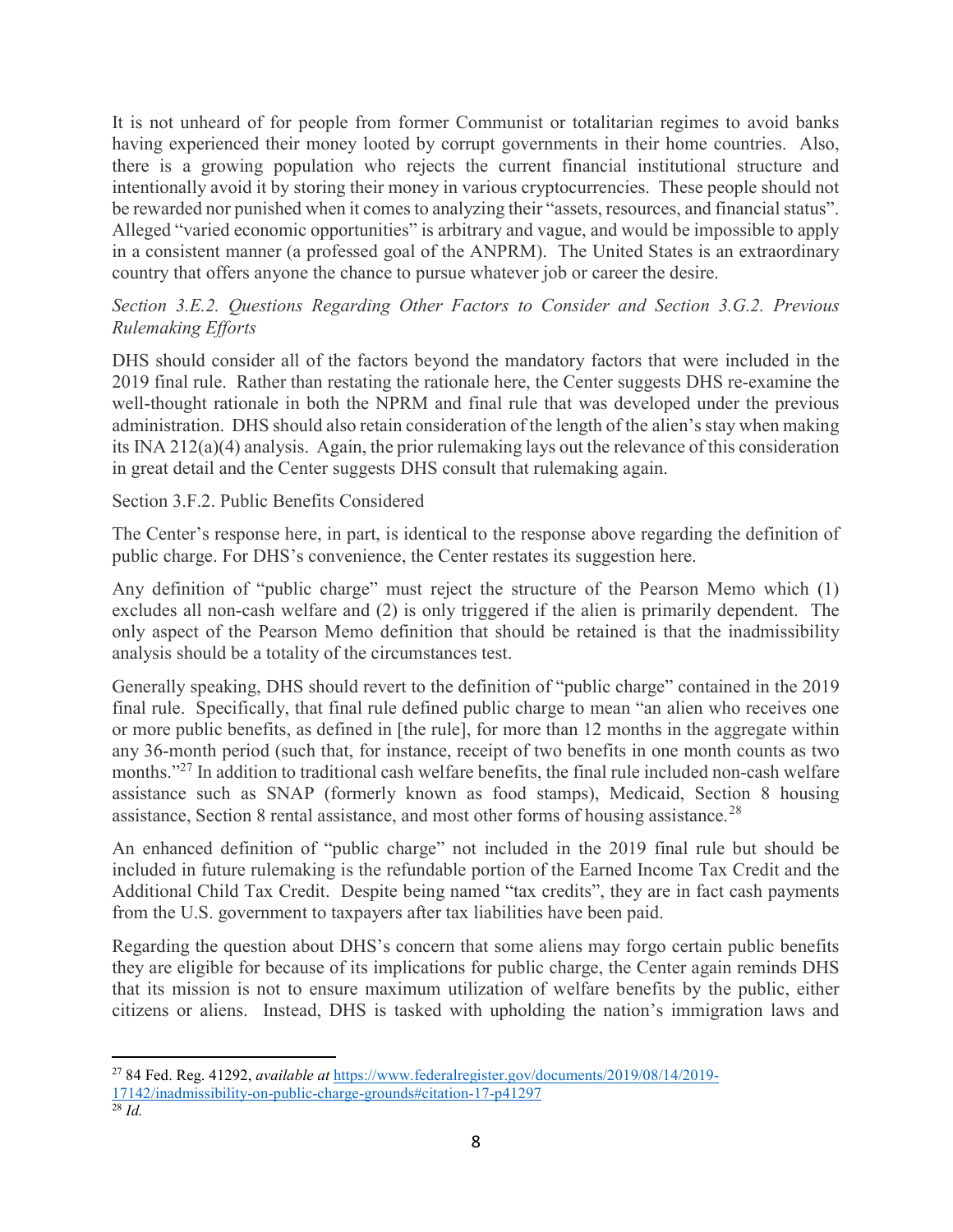adhering to Congress's clear policy statement from PRWORA. For DHS's benefit, the Center restates the relevant policy edict here:

Congress declared, "Self-sufficiency has been a basic principle of United States immigration law since the country's earliest immigration statues."<sup>29</sup> Additionally, Congress emphasized that "It continues to be the immigration policy of the United States that – aliens within the Nation's borders not depend on public resources to meet their needs, but rather rely on their own capabilities and the resources of their families, their sponsors, and private organizations."<sup>30</sup> Finally, it is the immigration policy of the United States that "the availability of public benefits not constitute an incentive for immigration to the United States."<sup>31</sup>

## IV. DHS IS REQUIRED TO CONDUCT AN ENVIRONMENTAL IMPACT STATEMENT, OR, AT THE VERY LEAST, AN ENVIRONMENTAL ASSESSMENT UNDER THE NATIONAL ENVIRONMENTAL POLICY ACT IN A NPRM.

USCIS must conduct a programmatic environmental impact statement on the environmental effects of immigration before promulgating a rule like this—which has the potential to expand immigration even further. USCIS must recognize that when it changes its policies in ways that lead to substantially increased immigration into the United States, it must take account that these changes will add to the national population, and must analyze these changes under the National Environmental Policy Act (NEPA). The federal government has already unambiguously acknowledged the environmental significance of population growth, both at the time it passed NEPA and afterwards. NEPA itself was explicitly concerned with population growth; in fact, population growth is the first concern mentioned in NEPA's "Congressional declaration of national environmental policy":

The Congress, recognizing the profound impact of man's activity on the interrelations of all components of the natural environment, particularly the profound influences of population growth, high-density urbanization, industrial expansion, resource exploitation, and new and expanding technological advances and recognizing further the critical importance of restoring and maintaining environmental quality to the overall welfare and development of man, declares that it is the continuing policy of the Federal Government, in cooperation with State and local governments, and other concerned public and private organizations, to use all practicable means and measures, including financial and technical assistance, in a manner calculated to foster and promote the general welfare, to create and maintain conditions under which man and nature can exist in productive harmony, and fulfill the social, economic, and other requirements of present and future generations of Americans.

42 U.S.C. § 4331 (a) (emphasis added).

 $29$  8 USC 1601(1).

 $30 \overline{\text{8 USC 1601(2)}(A)}$ .

<sup>31</sup> 8 USC 1601(2)(B).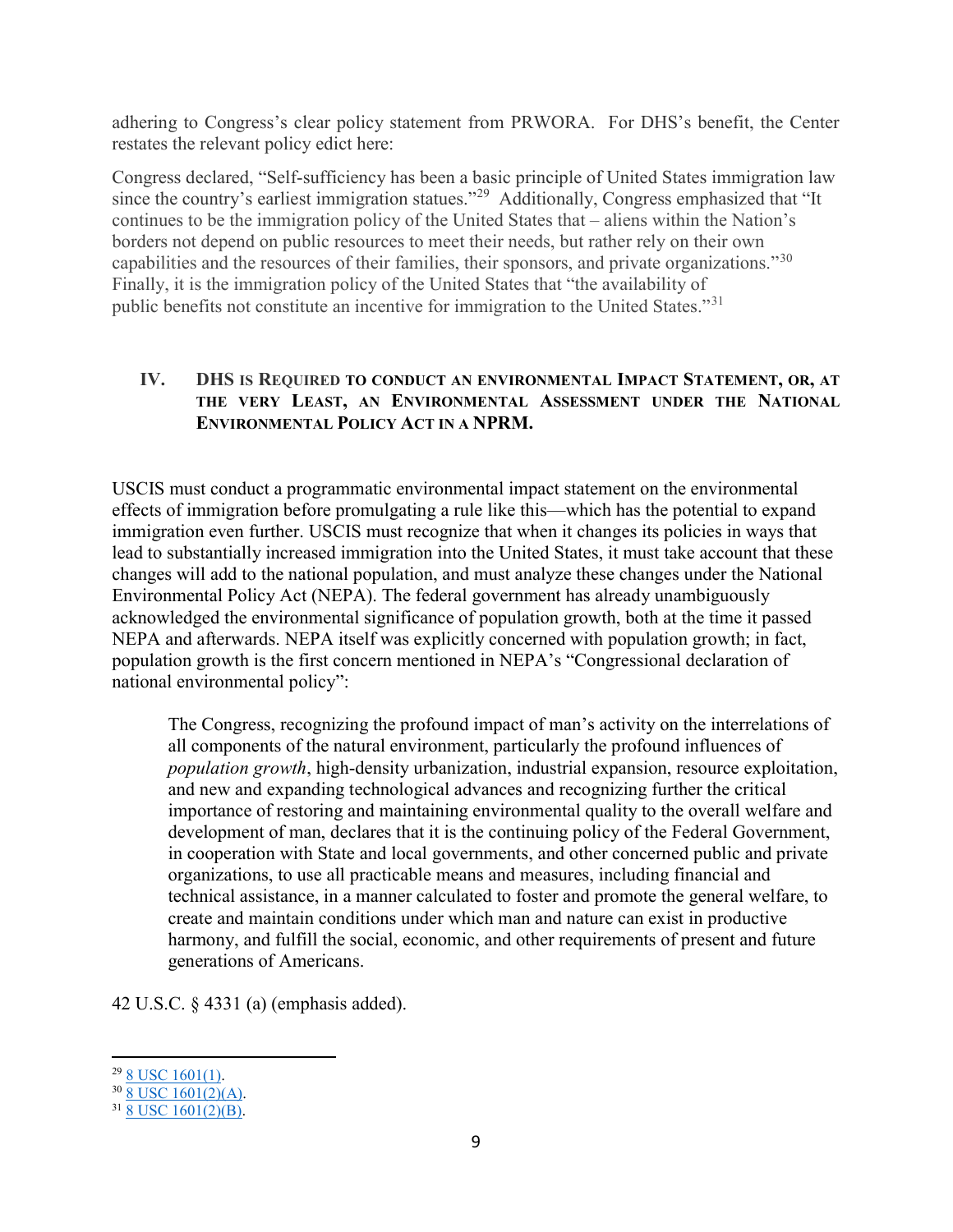Population growth itself was mentioned by the statutory language of NEPA as the most important environmental consideration making the passage of NEPA necessary-- and that focus demonstrates conclusively that there is no exemption of the effects of immigration programs, which essentially are federal population growth programs.

According to the Pew Research Center, immigrants and their descendants accounted for 72 million in U.S. population growth between 1965 and 2015, after the Hart Cellar Immigration Act of 1965 was passed.<sup>32</sup> The bulk of this immigration-induced population growth occurred well after the passage of NEPA in 1970. Immigration will also continue to greatly increase the national population in ever growing amounts for the foreseeable future. Not only does immigration cause national population growth, today it's the *primary* cause of national population growth. If immigration continues as the Census Bureau projects, the nation's population will increase from 325.5 million in 2017 to 403.7 million in 2060 — a 78.2 million (24 percent) increase in just four decades. If there were no net immigration, the U.S. population would still be 3.4 million larger in 2060 than it is today. Therefore, 74.8 million or about 96 percent of the projected increase in the U.S. population by 2060 will be due to future immigration.<sup>33</sup> Changes that expand projected immigration further will only make immigration's impact on population growth even more substantial. This requires a programmatic analysis to understand.

DHS claims it does not have to comply with NEPA because USCIS cannot know the impacts without "speculating". This assertion, even if true, does not absolve DHS of its obligations under NEPA and it cannot simply bush aside the potential environmental impacts of the potential for population growth. USCIS cannot claim that any sort of estimation of the environmental effects of population growth caused by administrative immigration decisions presents a particularly impenetrable problem requiring an excessive degree of speculation. Environmental scientists routinely calculate human impacts on the environment and the effects of trends in population growth are a crucial, unavoidable part of any such calculation.<sup>34</sup> Calculating the environmental impacts of additional population does not require more guesswork than many NEPA analyses agencies have routinely produced for decades.

Agencies involved in regulating immigration—like all agencies applying NEPA analysis would be allowed to make reasonably informed estimates and, just as in other contexts, the public would not be able to demand that all agency predictions prove to be absolutely accurate. All agencies had to engage in what could be termed "speculation" when they first had to implement NEPA. Performing an immigration NEPA analysis would not require excessive speculation, and it would certainly not be unreasonably difficult.<sup>35</sup>

<sup>&</sup>lt;sup>32</sup> Pew Research Center, 2015. "Modern Immigration Wave Brings 59 Million to U.S., Driving Population Growth and Change Through 2065: Views of Immigration's Impact on U.S. Society Mixed." Washington, D.C.: September. http://www.pewhispanic.org/2015/09/28/modern-immigration-wave-brings-59-million-to-u-s-drivingpopulation-growth-and-change-through-2065/ph\_2015-09-28\_immigration-through-2065-03/

 $33$  Camarota, Steven. Projecting the Impact of Immigration On the U.S. Population. Washington D.C.: Center for Immigration Studies, 2018. Forthcoming.

<sup>34</sup> See, e.g., POPULATION ECOLOGY AND HUMAN POPULATIONS, https://sites.google.com/a/bvsd.org/mr-little-apenvironmental-science/unit-5-human-populations

 $35$  For instance, Progressives for Immigration Reform, a nonprofit organization based in Washington, D.C., commissioned its own Programmatic Environmental Impact Statement on Immigration. If a small nonprofit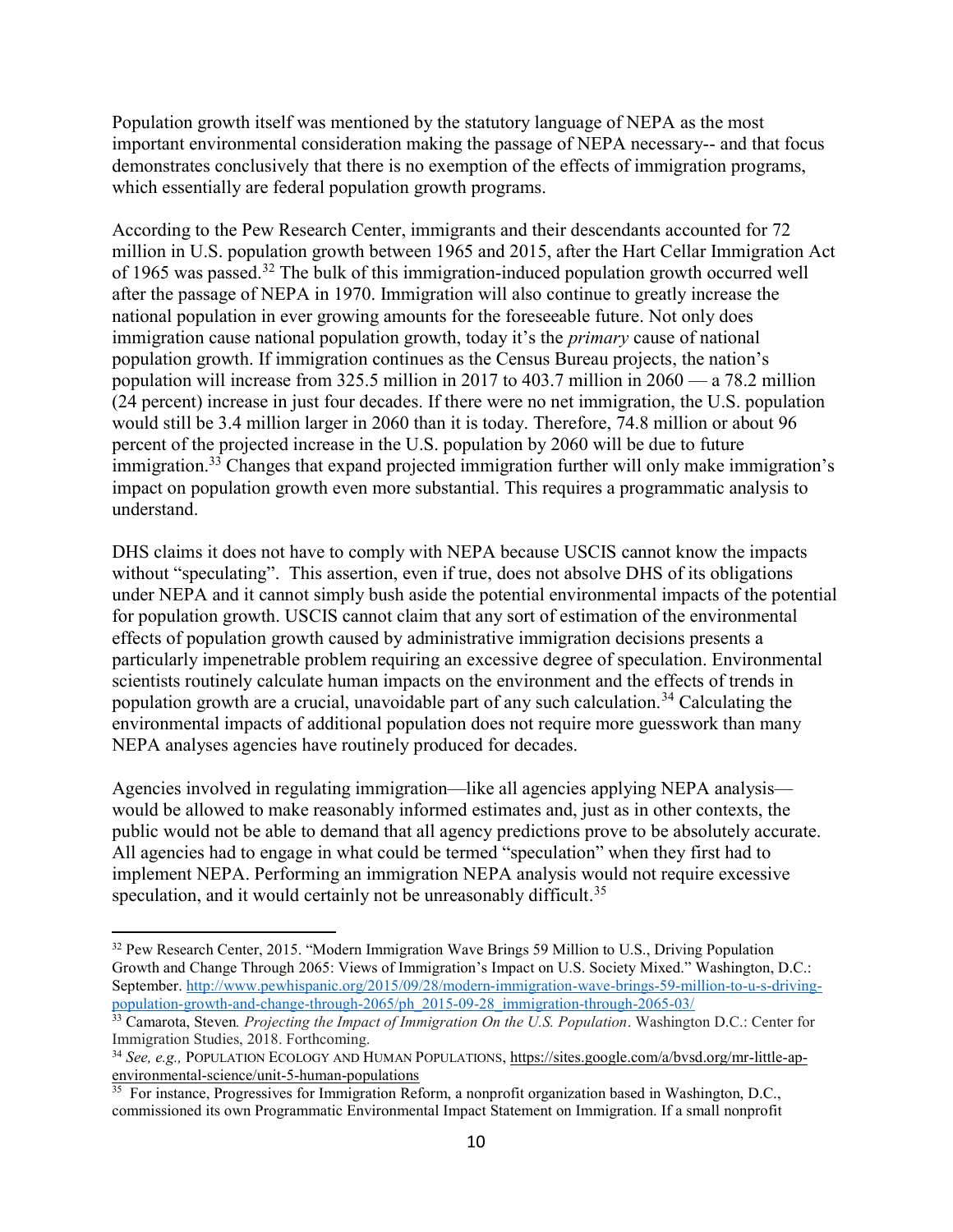To claim that NEPA does not apply because of the speculation involved in analyzing immigration programs ignores the well-established use of nationwide, programmatic NEPA reviews by federal agencies that are much akin to and no more speculative than would be a nationwide, programmatic analysis of immigration programs. An illustrative example of a wide reaching, expansive programmatic review is the "Programmatic Environmental Assessment for the Office of Coast Survey Hydrographic Survey Projects"<sup>36</sup> which applies to surveying by the agency within all coastal U.S. waters. This programmatic EA for the National Ocean Service (NOS) of the National Oceanic and Atmospheric Administration (NOAA) analyzes the environmental effects of all of NOS's surveying and mapping activities (using echo sounders as well as other instruments) over a five-year period within the Economic Exclusion Zone (EEZ) of the entire United States. The geographic area subject to analysis is vast, encompassing all the waters all to the 200-mile limit from the U.S. coastline, including the North Atlantic Region, South Atlantic Region, Caribbean Sea, Gulf of Mexico, Alaskan waters, Bering Sea, California coast and the entire West Coast, as well as huge areas of the Pacific Ocean surrounding Hawaii and other U.S. territories such as American Samoa. This project area thus includes hundreds of thousands of square miles in two oceans and several seas. The primary environmental concern analyzed is potential impacts to hearing and behavior in marine mammals from the use of underwater devices related to active sonar, but the EA covers other environmental concerns as well.

Although NOS doesn't know where the specific marine mammals are located on which its action might have adverse effects, it does know where its surveys and mapping have taken place in the past and where they are likely to occur in the coming five years covered by the EA. So, for example, NOS could project that 15% of the project activity is likely to take place along the West Coast, 10% in Alaska, 5% in the Pacific Islands, 30% in the Gulf of Mexico, etc. It would then use modeling to determine which species of cetaceans (whales and dolphins) and other marine mammals (e.g., sea otters, manatees, walruses) are most likely to be affected by the proposed action, and to what extent. It can then determine whether or not those predicted impacts are "significant" (which is always a judgment call), and whether or not a full EIS needs to be conducted. Therefore, estimating impacts of a particular wide scale federal program even when they are not known precisely, based on past information, is at the heart of much NEPA analysis.

The kind of forecasting necessary to complete the NOS' programmatic EA is analogous to a process that immigration agencies could easily conduct. Based on recent experience and available Census and DHS data, DHS could certainly project where new immigrants are likely to settle and create growth pressures, both on the local and regional scales, and then cumulatively, on a national scale. DHS has further information for these estimates, at least on a macro level, based on the locations that immigrants declare in their benefits applications, as well as where their U.S. sponsors live. In fact, DHS already publishes annual statistics on the metropolitan

organization can conduct a PEIS on immigration, a federal agency can as well. The analysis can be found here: Environmental Impact Statement, Progressives for Immigration Reform, (Oct. 2015),

http://www.immigrationeis.org/ieis-docs/PFIR-Immigration-EIS-2015oct-Abstract-and-Executive-Summary.pdf. <sup>36</sup> Final Programmatic Environmental Assessment for the Office of Coast Survey Hydrographic Survey Projects (May 2013),at'l Oceanic and Atmospheric Admin., https://nauticalcharts.noaa.gov/about/docs/regulations-andpolicies/2013-18-nepa-ocs-final-pea.pdf.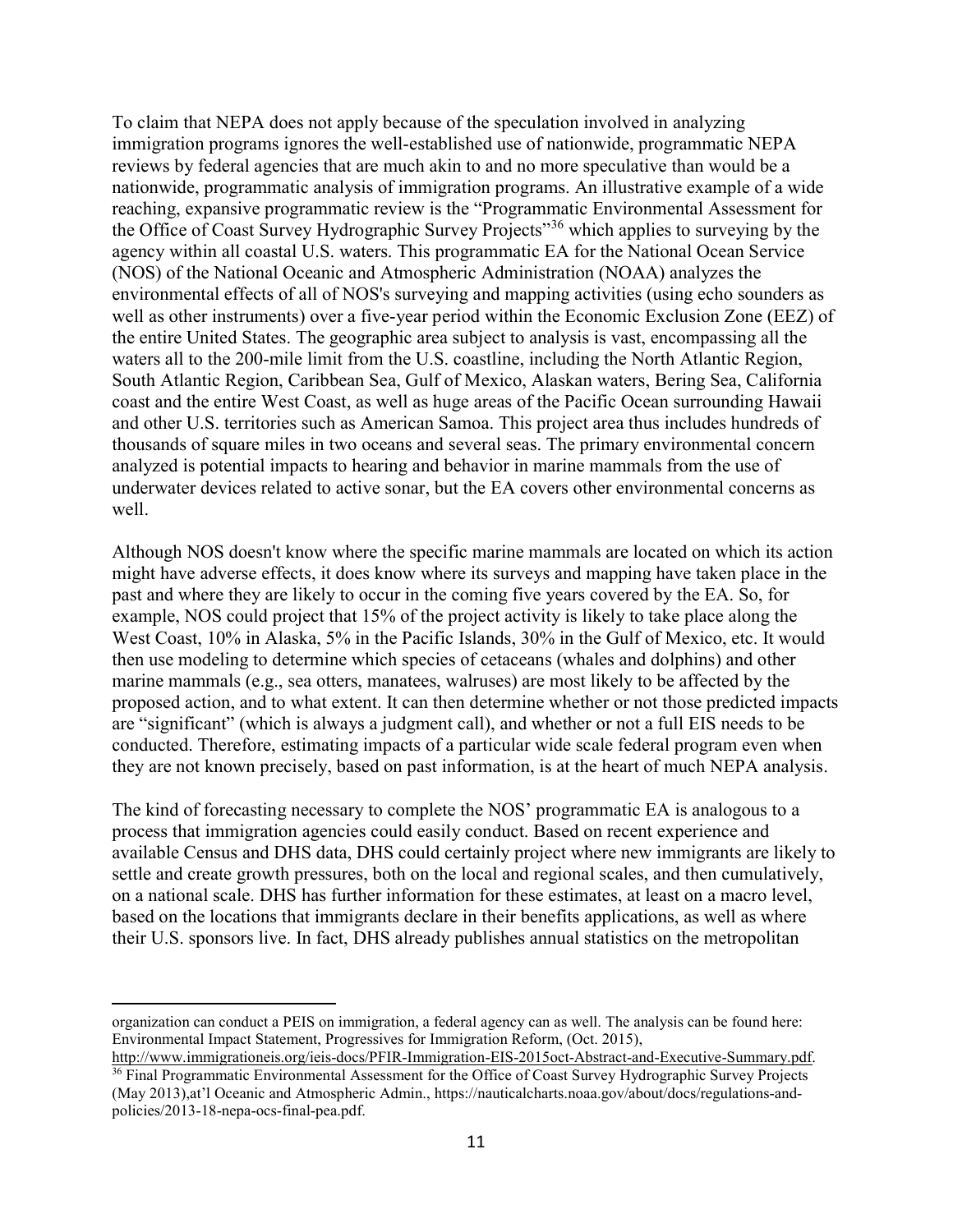areas in which new arrivals settle.<sup>37</sup> Patterns of immigration settlement have remained relatively consistent for many decades, and thus, projecting the environmental impacts of our immigration is quite feasible. It can be done from a combination of mining data from administrative benefits applications and examining historical settlement trends. In addition, the Census Bureau data offer rich and even more detailed statistics on the settlement patterns of immigrants. From there, reasonable predictions about the environmental impacts of immigration driven population growth can easily be produced. Not only could the environmental impacts of our immigration policies be estimated, but also there is already ample data already collected and published that could be used to do so.<sup>38</sup> It is merely of matter of connecting the dots in an organized fashion.

Therefore, there is no merit to the argument that environmental analysis that involves forecasting and quantifying human impacts over wide areas where the locations of those impacts cannot be predetermined and assessed with laser precision need not be done at all. This argument is contrary to the very purpose of programmatic environmental reviews. Indeed, such forecasting is the essence of NEPA. If agencies could avoid NEPA compliance by merely labeling the impacts of their actions "speculative," then agencies could essentially nullify NEPA. Such agency posturing degrades NEPA into little more than an aspirational statute. But the courts have made clear since the seminal case of Calvert Cliffs that NEPA has real teeth and requires genuine action on the part of agencies.<sup>39</sup>

The departments might object that the common practice of agencies conducting programmatic analysis of ongoing programs over large areas is not comparable to environmental analysis of our immigration programs because our immigration programs are much more consequential with far more significant and manifold impacts. It is true that our nation's immigration programs have much farther reaching, and myriad, environmental consequences than a very large number of the routine programmatic environmental analyses (generally EAs, rather than EISs) conducted across the federal government.<sup>40</sup> However, the argument that the environmental impacts of a certain type of program are far more significant, far reaching, and manifold than so many other programs and projects which routinely undergo NEPA compliance fails to persuade that such programs are exempt from NEPA. Rather, it highlights the need for NEPA compliance.

l

 $39$  Calvert Cliffs' Coordinating Comm., Inc. v. U.S. Atomic Energy Comm'n, 449 F. 2d 1109 (D.C. Cir. 1971). <sup>40</sup> To give a few examples, agencies conduct PEAs of: federal support for broadband in rural communities

nationwide, see Programmatic Env't Assessment, Broadband Deployment to Rural America, U.S. Department of Agriculture (Sept. 2018), https://www.rd.usda.gov/sites/default/files/Final\_FONSI\_RUS\_PEA\_signed.pdf. https://www.rd.usda.gov/sites/default/files/Final\_FONSI\_RUS\_PEA\_signed.pd; the effects of a nationwide program requiring owners of antennas to register them with the Federal Aviation Administration, see Final Programmatic Env't Assessment for the Office of Coast Survey Hydrographic Survey Projects, Nat'l Oceanic and Atmospheric Admin., (May 2013), https://nauticalcharts.noaa.gov/about/docs/regulations-and-policies/2013-18-nepa-ocs-finalpea.pdf.; the effects of a worldwide network of moored buoys and coastal stations operated by the National Oceanic and Atmospheric Administration, see Programmatic Environmental Assessment for NDBC Operations, National Data Buoy Center (Jan. 2018), https://www.ndbc.noaa.gov/pea/ndbc\_final\_pea\_20180104.pdf; the effects of the issuance of credit assistance under the Water Infrastructure and Finance Act, see Programmatic Environmental Assessment: Finding of No Significant Impact, Env't Protection Agency (Apr. 2018), https://www.federalregister.gov/d/2018-08865

<sup>&</sup>lt;sup>37</sup> See Department of Homeland Security, Yearbook of Immigration Statistics, https://www.dhs.gov/immigrationstatistics/yearbook.

 $38$  Id.